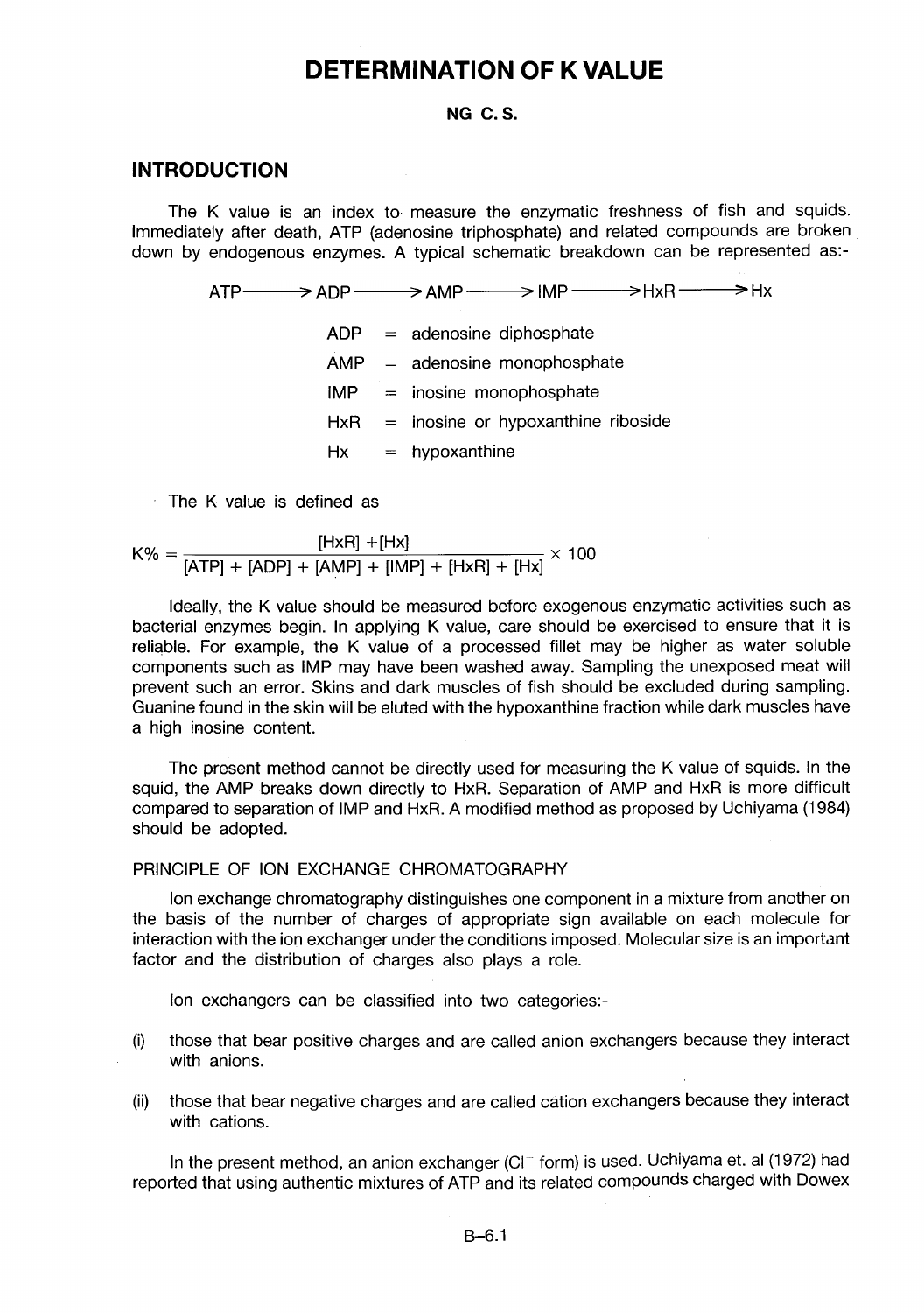1-X4 column, the elution of HxR and Hx takes place in the region of pH 6.0 and 0.1M NaCl, while nucleotides such as ATP, ADP, AMP and IMP are eluted at a acidity of less than pH3, and within the range of up to 0.15M NaCl.

## **I PREPARATION OF SAMPLE**

One gram of ordinary muscle from fish is sufficient. Care should be taken to exclude red muscle, fibrous tissues and skin. Sample treatment procedure is illustrated in Scheme 2.

### **II REAGENTS**

A. FOR SAMPLE PREPARATION

All reagents listed here should be kept at 5°C until used.

- a) 10% perchloric acid (PCA): Dissolve 10 g of PCA (60-70%,  $HCIO<sub>A</sub>$ ) in 90 ml of distilled water.
- b) 5% PCA: Dissolve 10 g of PCA in 190 ml of distilled water.
- c) Neutralized PCA: Neutralize 100 ml of 5% PCA to pH 6.4 with 10N-KOH using pH meter, then filter precipitates (KClO<sub>4</sub>) through filter paper after cooling the neutralized PCA at 5°C.
- d) 10N-KOH: Dissolve 56 g of potassium hydroxide (KOH) in distilled water and make up to 100 ml.
- e) 1N-KOH: Dissolve 5.6 g of KOH in distilled water and make up to 100 ml.
- B. FOR ION-EXCHANGE CHROMATOGRAPHY
- a) 0.5M NH<sub>4</sub>OH solution: Dilute 4 ml of 25% NH<sub>4</sub>OH with 96 ml of distilled water.
- b) Solution A =  $0.001N$  HCl: Dilute 1 ml of 1N HCl standard solution to 1000 ml with distilled water.
- c) Solution  $B = 0.01N$  HCl containing 0.6M NaCl: Dissolve 35.07 g of NaCl in distilled water, then mix this NaCI solution with 10 ml of 1N HCl standard solution and make up to 1000 ml with distilled water finally.
- d) Anion exchange resin: AG (R) 1-X4, 400 mesh Cl (chloride)-form (Bio-Rad Co.).
- C. PREPARATION OF ION-EXCHANGE RESIN (SCHEME 1)
- a) Acetone
- b) 0.1N NaOH
- c) 0.1N HCl

#### **III APPARATUS**

Chromatography System

Figs. 1 and 2 show two systems for simplified method estimation of K-value.

Column

As shown in Fig 3, use the column (inner  $\varnothing$  6 mm) with coarse glass filter at the bottom part. The height of resin is around 50 mm.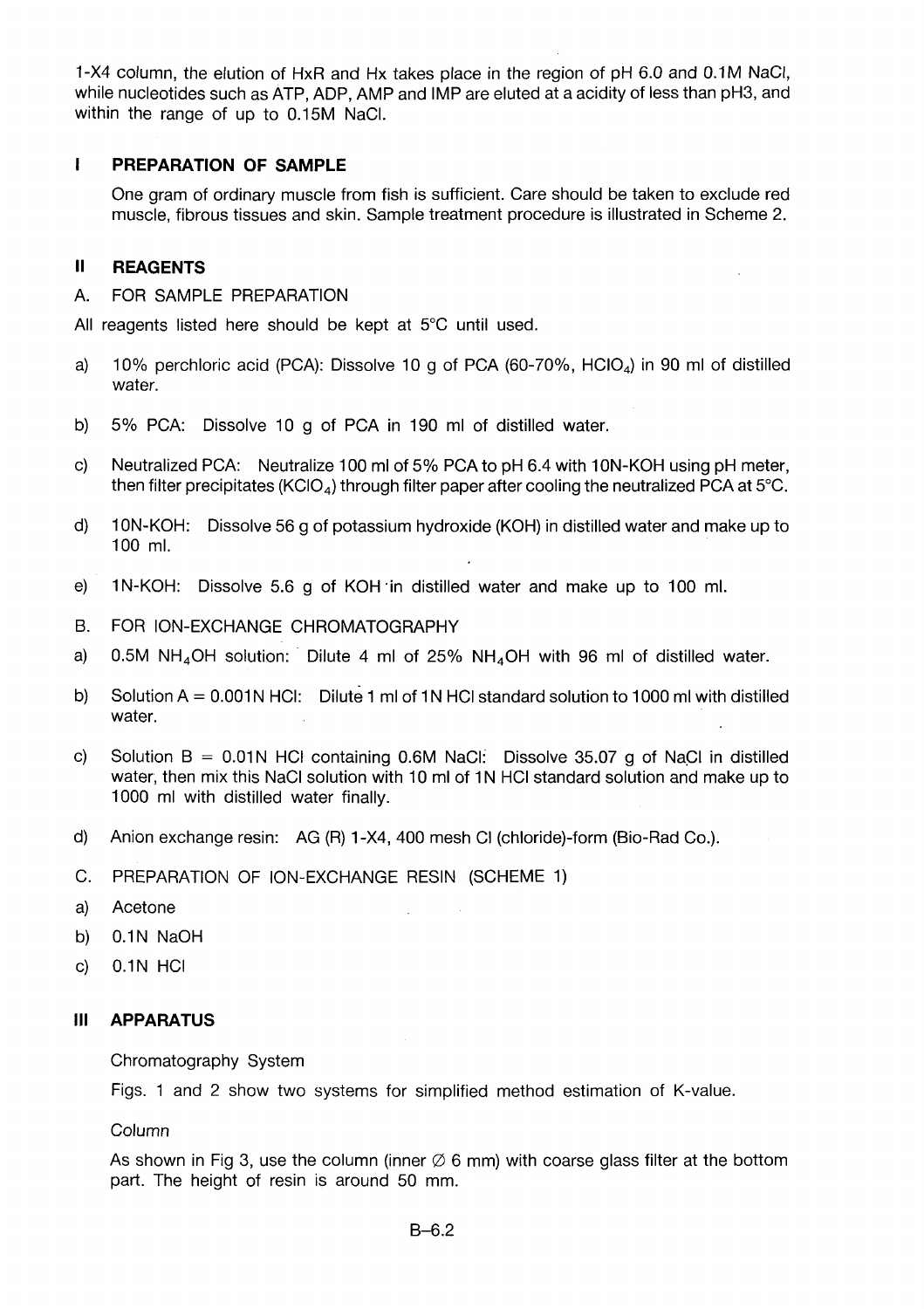## **IV PROCEDURE**

A. PREPARATION OF ION-EXCHANGE RESIN

See Scheme 1.

B. PREPARATION OF SAMPLE EXTRACT

See Scheme 2.

- C. CHROMATOGRAPHY (Also see Scheme 3)
- 1. Take 2 ml of neutralized muscle extract in a test tube.
- 2. Adjust pH to 9.4 by using pH test paper, with a few drops of 0.5M  $NH_4OH$ .
- 3. Apply it onto the column.
- 4. Wash the inside wall of the column with a few ml of distilled water.
- 5. In system 1 (Fig 1), onto a column attach a siphon tube which is set in a beaker containing 20 ml of distilled water. In system 2 (Fig 2), attach a separating funnel instead of a siphon onto the column and pour 20 ml of distilled water into the separating funnel.
- 6. Wash out unabsorbed ultraviolet-absorbing-compounds with distilled water from the column.
- 7. Pour 45 ml of solution A into the beaker or the separating funnel to elute hypoxanthine riboside (HxR) and hypoxanthine (Hx).
- 8. Collect the eluate in a 50 ml volumetric flask. Maintain the flow rate at 1-1.5 ml/min.
- 9. After all the solution A had passed into the resin, run 45 ml of solution B into the column to elute ATP, ADP, AMP and IMP.
- 10. Collect the eluate in another 50 ml volumetric flask.
- 11. Make up the eluates to 50 ml with solutions A and B, respectively.
- 12. Measure the absorbance of the two eluates at 250 nm.

## **V CALCULATION**

 $K(%)=$ E250nm A x 100 E250n A + E250nm B

> where E250nm A: [OD at 250nm of the solution A-eluate]  $-[OD at 250nm of the soln A];$

> > E250nm B: [OD at 250nm of the solution B-eluate] - [OD at 250nm of the soln B].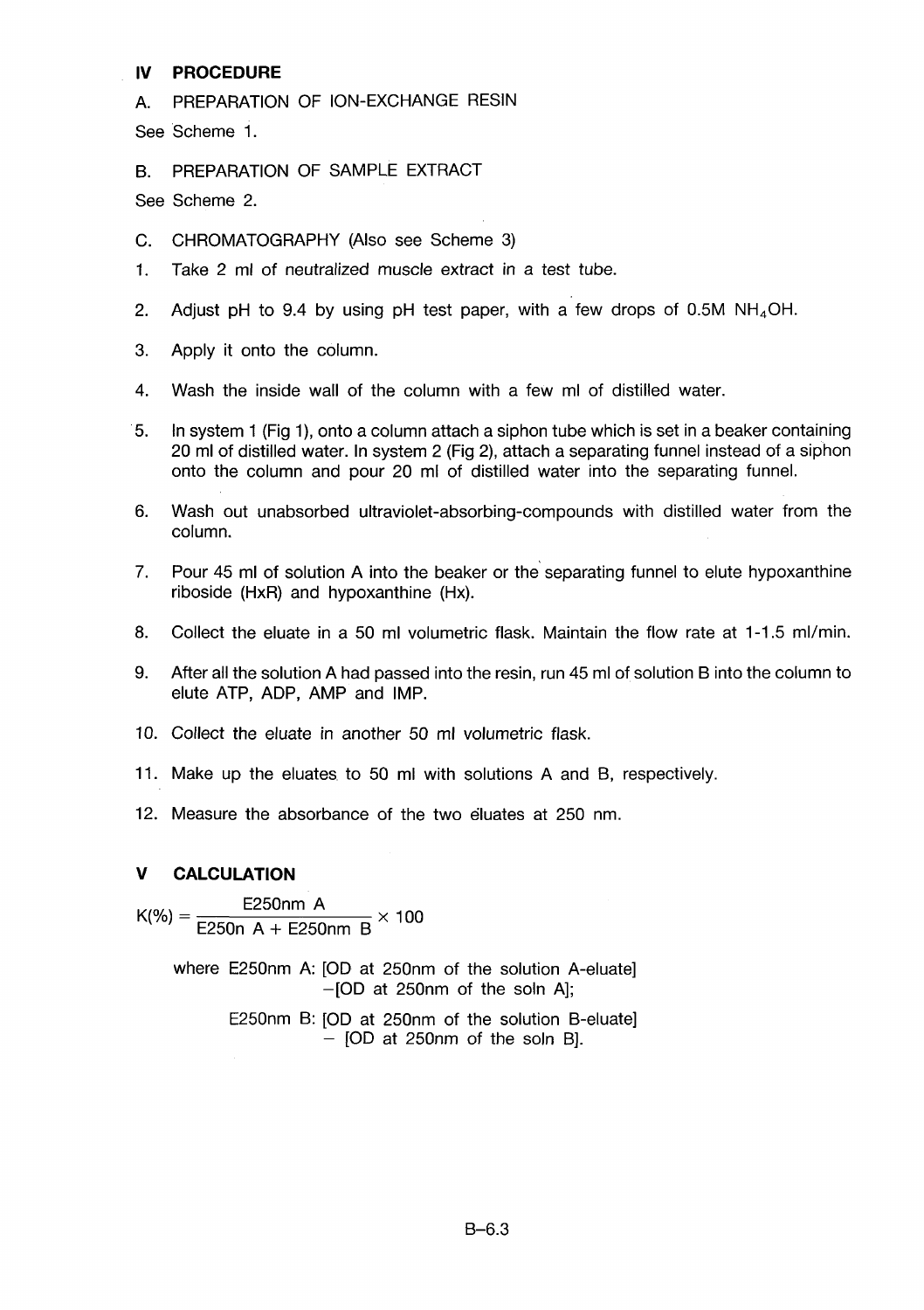





Fig 2. Another system for the estimation of K-value using a separating funnel (system 2).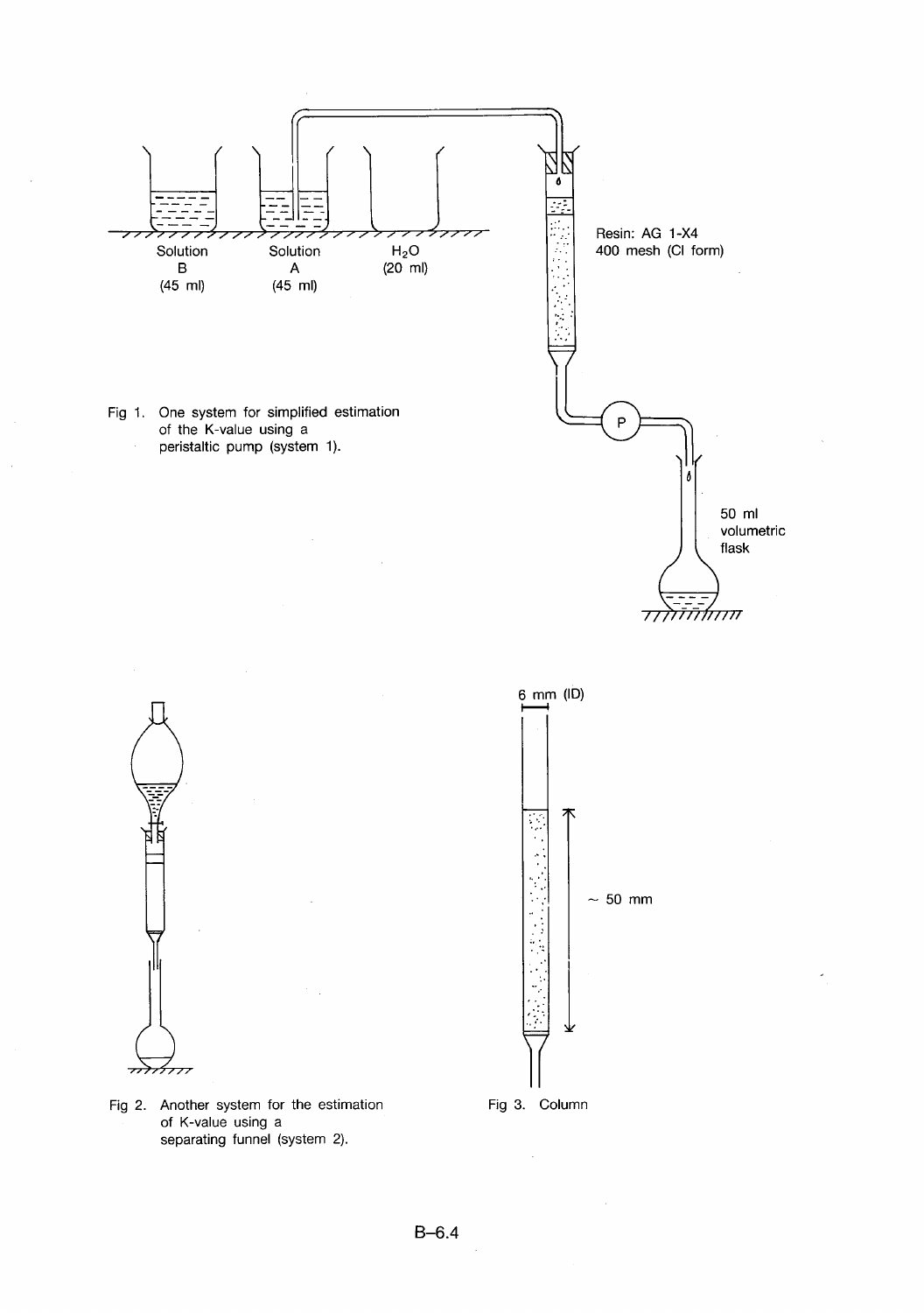#### **SCHEME 3. SIMPLIFIED FRACTIONATION METHOD FOR K-VALUE**



#### **REFERENCES**

Ehira S., H. Uchiyama, F. Uda and H. Matsumiya. (1970). A rapid method for determination of acid soluble nucleotides in fish muscle by concave gradient elution. Bull. Jap. Soc. Sci. Fish. 36:391-496.

Uchiyama H., Ehira S., and Kato N. (1972). Analytical methods for estimating freshness of fish. In Okada et al (Eds). Utilization of marine products. Publ: Overseas Technical Cooperation Agency Govt. of Japan.

Uchiyama H. (1978). Analytical method for estimating freshness of fish. Training Dept. SEAFDEC: 1-9.

Uchiyama H. and Kakuda K. (1984).

A simple and rapid method for measuring K value, a fish freshness index. Bull. Jap. Soc. Sci. Fish. 50(2):263-267.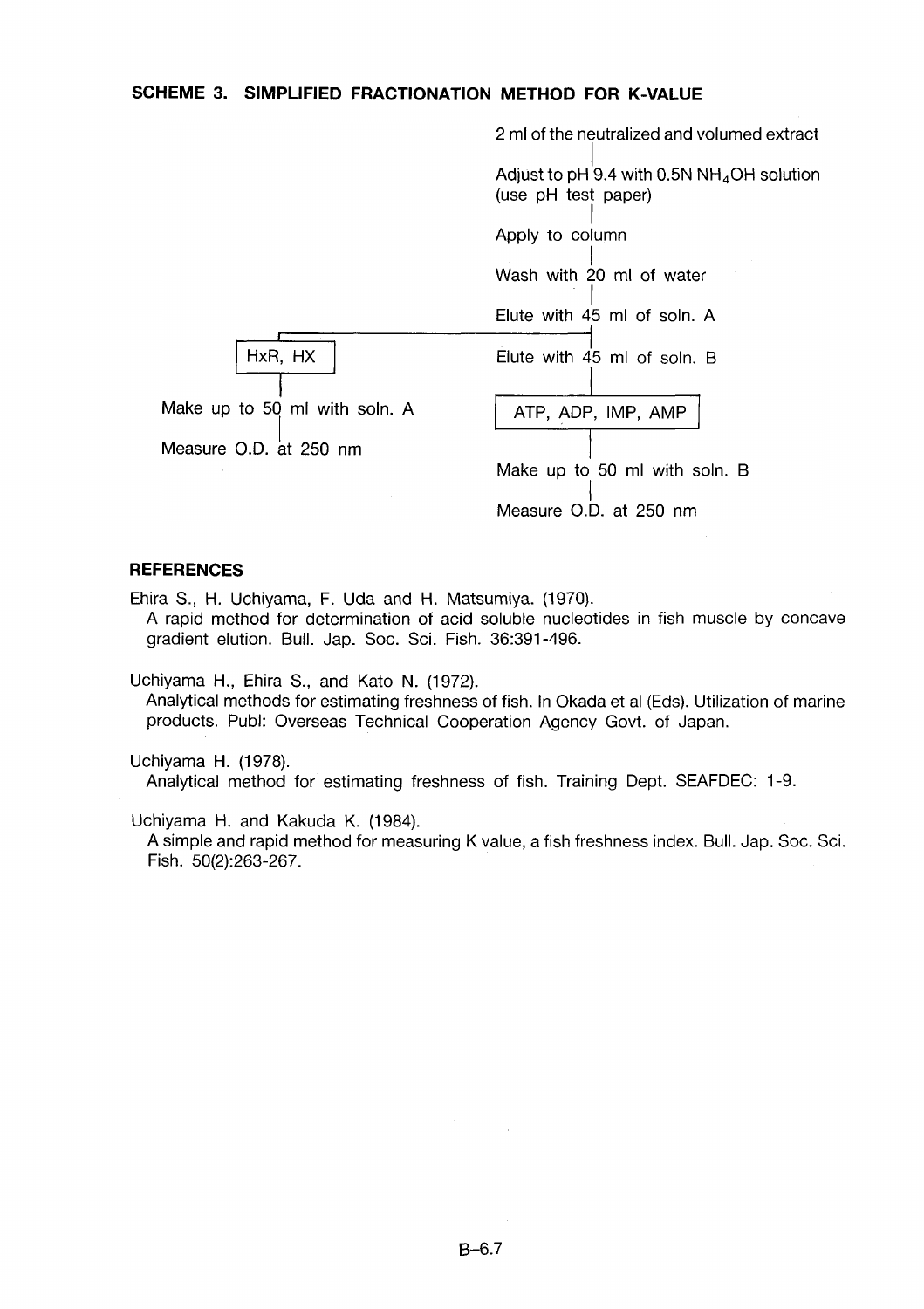## **SCHEME 1. PREPARATION OF ION-EXCHANGE RESIN**

 $\mathbf{r} = \mathbf{r}$ 

Anion exchange resin, 400 mesh

 $Cl^-$  type, BIO.RAD, ca. 100 g -acetone approx. 1 litre Stand for 20 min with occasional stirring Filter with Buchner funnel, under vacuum - water approx 1 litre — Stir

Filter with Buchner funnel, under vacuum

 $-0.1N$  NaOH approx 500 ml Stand for 20 min with occasional stirring Filter with Buchner funnel, under vacuum

> - water approx 1 litre  $-$  Stir

Filter with Buchner funnel, under vacuum

 $-$  0.1N HCL approx 1 litre

Stand for 20 min with occasional stirring

Filter with Buchner funnel under vacuum

— water approx 1 litre\*

- Stir

Filter with Buchner funnel

\* Repeat washing with distilled water until filtrate (water) is neutral. Activated resin is stored at 5°C under water.